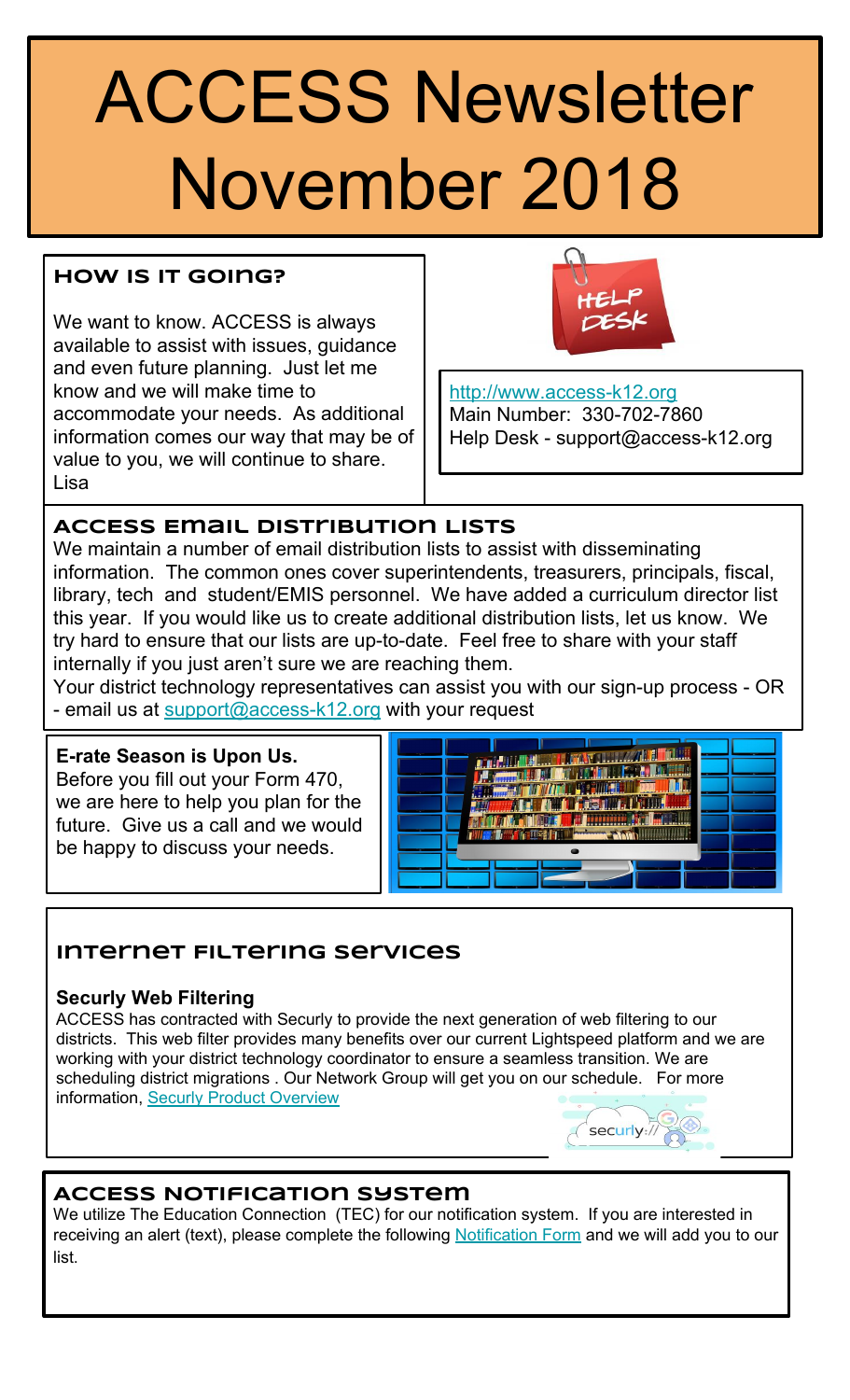# **Library Services**

#### **INFOhio is Mad about Math**

Now finding math resources for educators is easier than ever before!

INFOhio has always had resources that support math instruction, but it could be difficult to find that content in the past. With the enhancements made t[o INFOhio's website](https://www.infohio.org/) and the transformation of [INFOhio's](https://www.infohio.org/educator-tools) [Educator Tools](https://www.infohio.org/educator-tools), that problem has been solved!

Educator Tools, powered by INFOhio, now includes more than 50,000 teacher-approved lessons, assessments, and other instructional materials. In INFOhio's Educators Tools, you'll find the best-in-class learning resources for all grades and all subject areas, including (and especially) math!



In Educator tools, click the Subject category on the left, check the box next to Math, and you'll get thousands of high-quality results! You can narrow your results to those that meet th[e standards for your](https://education.ohio.gov/getattachment/Topics/Learning-in-Ohio/Mathematics/Ohio-s-Learning-Standards-in-Mathematics/MATH-Standards-2017.pdf) [grade level](https://education.ohio.gov/getattachment/Topics/Learning-in-Ohio/Mathematics/Ohio-s-Learning-Standards-in-Mathematics/MATH-Standards-2017.pdf) by adding grade level limiters. You can use any of the resources you find in your results for FREE in your classroom.

Educator Tools is only the half of it! For more information on INFOhio's math resources, visit the Learn With INFOhio blog[, INFOhio is Mad about Math.](https://www.infohio.org/blog/item/infohio-is-mad-about-math) Questions about math resources? Please visi[t](https://support.infohio.org/)  [support.infohio.org](https://support.infohio.org/).

## **Expand Your Classroom Library in Minutes with Storia from INFOhio**

Calling all grade 4 and 5 educators in Ohio! **How would you like to expand your classroom library by more than 350 eBooks in a matter of minutes?**

[Storia: Ohio's 4th & 5th Grade eBook Collection](https://www.infohio.org/resources/item/storia) now includes more than 350 eBooks selected especially for Ohio's 4th and 5th grade students – FREE through INFOhio. The collection of eBooks includes features designed to help your students build the reading skills they need for a successful future.

As a valuable literacy tool that can be used in teaching and for developing student independent online reading skills, Storia will help students read, comprehend, and analyze digital text, creating learners who are digital and media literate.

Ready to get started with Storia? Watch thi[s webinar recording](https://www.infohio.org/pd/webinars/recordings/item/lwi20181025) to get a complete walk-through of the Storia program, including FAQs for how to set up an account and get students started. Plus, as the webinar navigates you through the resource, you will learn first-hand how to apply digital reading best practices in your classroom with teacher-driven tips on instruction to personalize learning for your students.

Although this webinar has passed, you can stil[l watch the recording](https://www.infohio.org/pd/webinars/recordings/item/lwi20181025) and complete a short quiz to earn a contact hour certificate.

Do you have questions about Storia: Ohio's 4<sup>th</sup> & 5<sup>th</sup> Grade eBook Collection from INFOhio? Send them to INFOhio a[t support.infohio.org.](https://support.infohio.org/)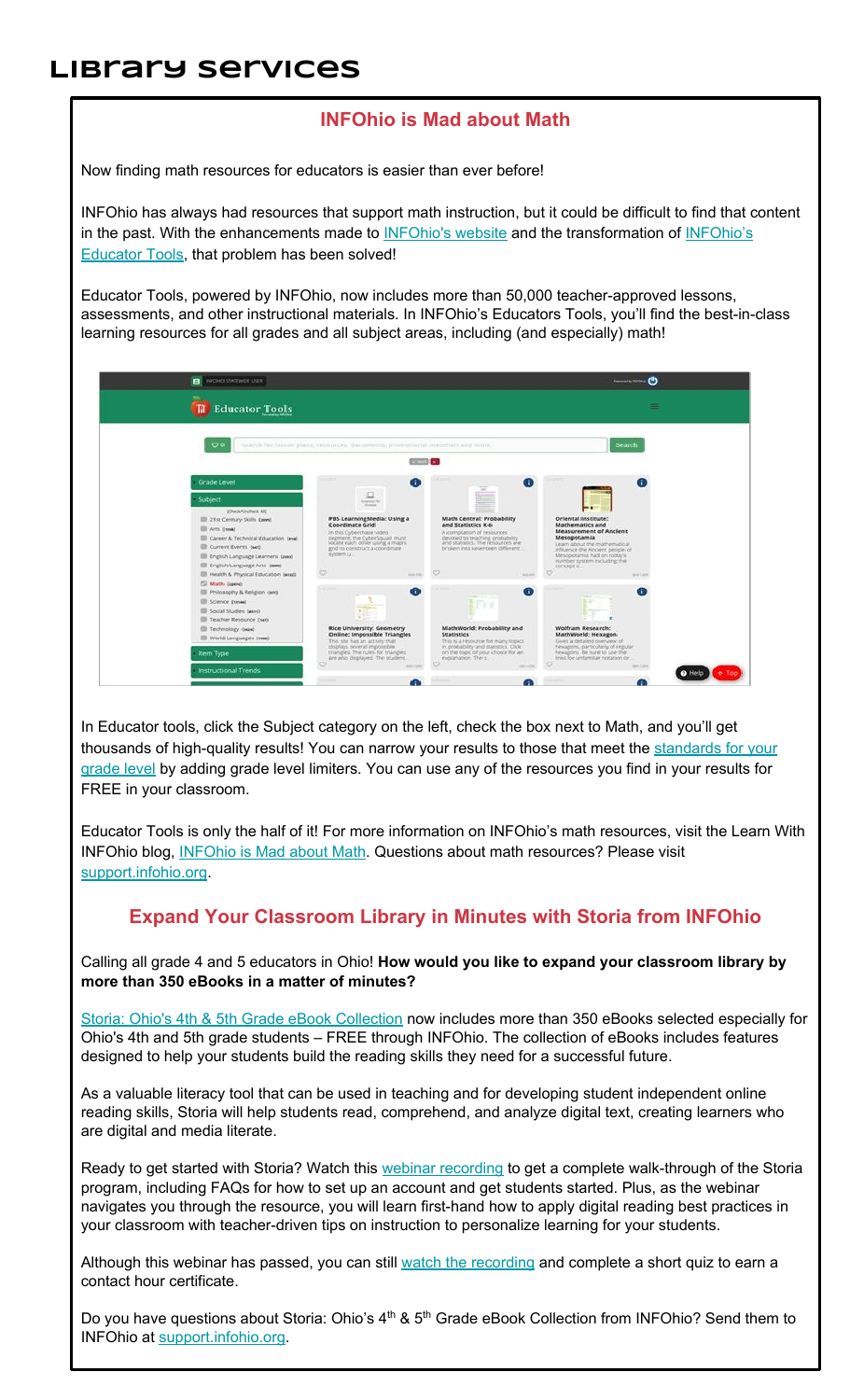# **Library Services - continued**



Th[e Biography Center](https://www.worldbookonline.com/student-new/#/biocenter/home) within World Book Student has not only undergone a complete redesign, but 100 **new** biographies have also been added. Students can now easily search or even browse by area of work, nationality, gender, or time period. The biographical articles students find in World Book Student are trustworthy and authoritative. Every biographical article includes a citation helper that gives students a rough draft of the citation in several different formats, making it easy for students to use the information they find while avoiding plagiarism.

| World Book Kids |                                                                                                                                                                                                                          |                                                                                                                                                                                                                                                                                                                                    |  |
|-----------------|--------------------------------------------------------------------------------------------------------------------------------------------------------------------------------------------------------------------------|------------------------------------------------------------------------------------------------------------------------------------------------------------------------------------------------------------------------------------------------------------------------------------------------------------------------------------|--|
| Open +          | <b>World Book Kids</b><br>included.                                                                                                                                                                                      | Online encyclopedia includes eBooks, videos; activities, read-aloud, and translation features. Lekile reading levels<br>This resource is suitable for students in the following grades: K, 1st, 2nd, 3rd, 4th, 5th<br>Use this uri to bookmark or link to World Book Kids: https://www.infohio.org/recources/term/world-book-kids. |  |
|                 | <b>Training &amp; Support:</b><br>· Getting Started with INFOhio and G Suite<br>- World Book Kids Salech Box<br>World Book Kids Training Ster<br>· World Book Kids Video Tutoriats<br>. World Book Promotional Materials | If you like this resource, you'll like:<br>· Early World of Learning<br>Explora for Grades Preit-5<br>. Primary Search<br>World Book Student<br>. World Book Tenelines                                                                                                                                                             |  |

If you're looking for a way to promote World Book resources from INFOhio in your school, library, or classroom, check out the ne[w World Book posters](https://www.worldbookonline.com/training/promote/promote.html). You can find all of the World Book promotional materials by clinking the [World Book Promotional Materials](https://www.infohio.org/document-library/item/world-book-promotional-materials) link on the More Info (or i-button) page for any World Book resource.

For more information on World Book, please contact INFOhio at [support.infohio.org.](https://support.infohio.org/)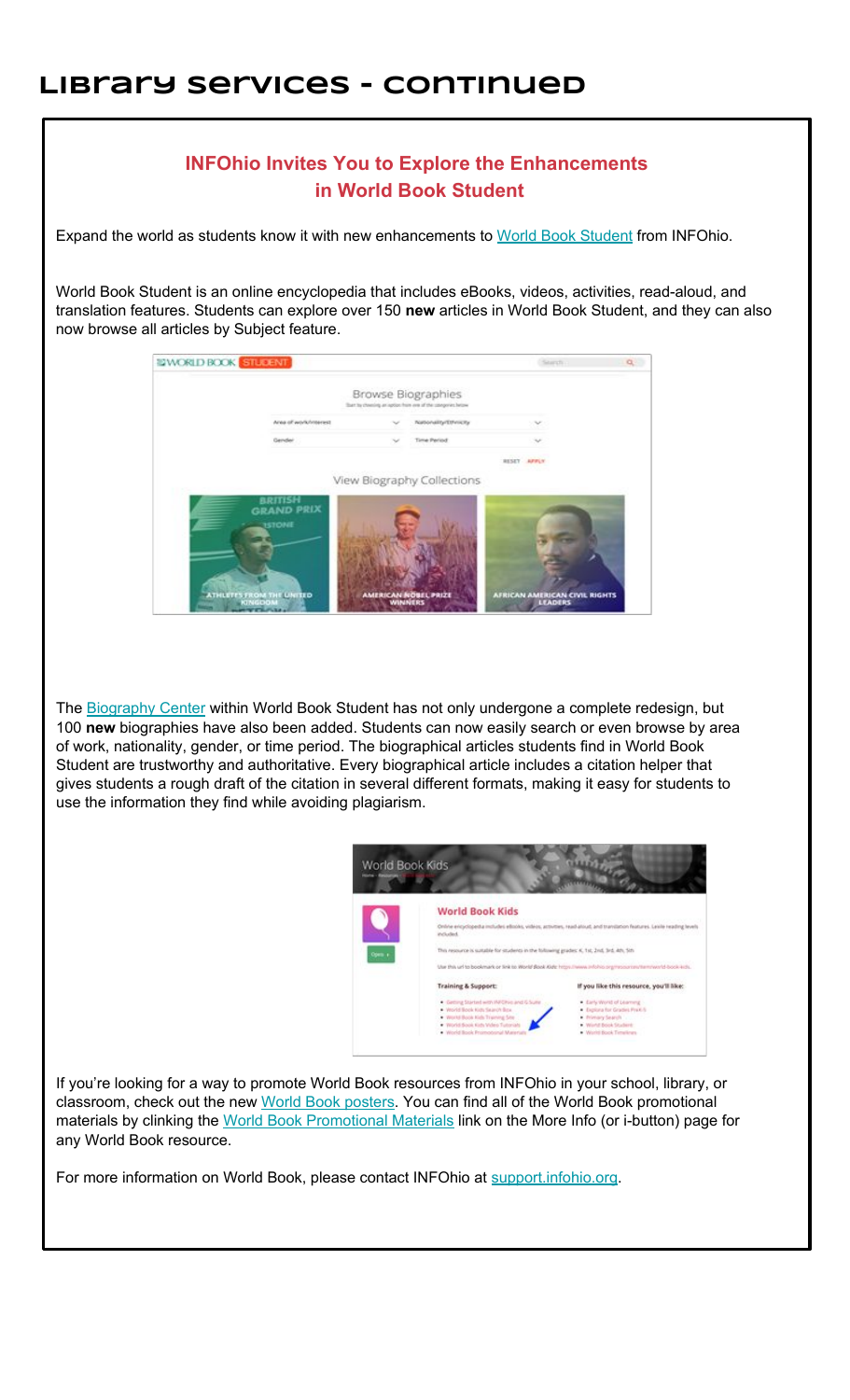$\sum$ mifer

# Fiscal Services

#### **Upcoming Fiscal Trainings for all districts**

Calendar Year End Meeting USAS/USPS - 12/6/18 - MCESC Room 109

#### **Upcoming Fiscal Redesign Preparation Sessions for transitioning districts**

- Friday, December 7, 2018 MCESC Computer Lab 9:00 am 3:00 pm
- Friday, December 14, 2018 MCESC Computer Lab 9:00 am 3:00 pm

#### **Upcoming Fiscal Redesign Training for all districts**

- USAS-r #1 Tuesday February 5, 2019 9:00 am 3:00 pm
- USPS-r #1 Wednesday February 20, 2019 9:00 am 3:00 pm
- USAS-r #2 Wednesday March 6, 2019 9:00 am 3:00 pm
- USPS-r #2 Wednesday March 20, 2019 9:00 am 3:00 pm
- USAS-r #3 Wednesday April 3, 2019 9:00 am 3:00 pm
- USPS-r #3 Wednesday April 17, 2019 9:00 am 3:00 pm

#### **OASBO Trainings - details on their website**

- Essentials of Business Operations 11/28-29/2018 11/29/2018 Columbus
- School Finance Workshop 11/30/2018 Columbus
- EMIS and School Funding 12/7/2018 Westerville
- So You Want to Be a School Treasurer 1/10/2019 Columbus
- Essentials of Human Resources 1/14-15/2019 Columbus
- New Treasurer Survival Series 1/17/2019 Columbus
- Essentials of School Finance 1/30-31/2019 Columbus
- Essentials of Budgeting and Forecasting 3/13-14/2019 Columbus

#### **Redesign Update**

Training/prep sessions continue for districts working through the migration process to the new redesign state software. Tentative go-live date

We are in the process of designing two types of trainings. The first, shown above as Redesign Trainings for all districts, are intended for anyone interested in learning more about the redesign to develop a comfort level with the software in preparation to move forward in the future, as well as, those districts beginning the process to transition to the redesign software in the upcoming wave. The second, shown above as Redesign Preparation Sessions for transitioning districts, are intended for districts on the schedule to transition to the new software in this wave - those districts on our list to transition from January 1, 2019 - March 31, 2019. We are finalizing the selection of volunteers to transition for this period of time. The software has made great strides over the past couple of years and we are looking forward to working closely with our districts to make the transition a success! Although it is still a work in progress, we have to keep in mind that the current Classic Software has developed over a period of 30+ years and the redesign software will continue to develop over time. For planning purposes, the anticipated discontinuance of the classic software is slated for the end of 2021.

#### **SSDT Videos - Redesign Demo <https://www.youtube.com/watch?v=fXJai3dqTY4&feature=youtu.be>**



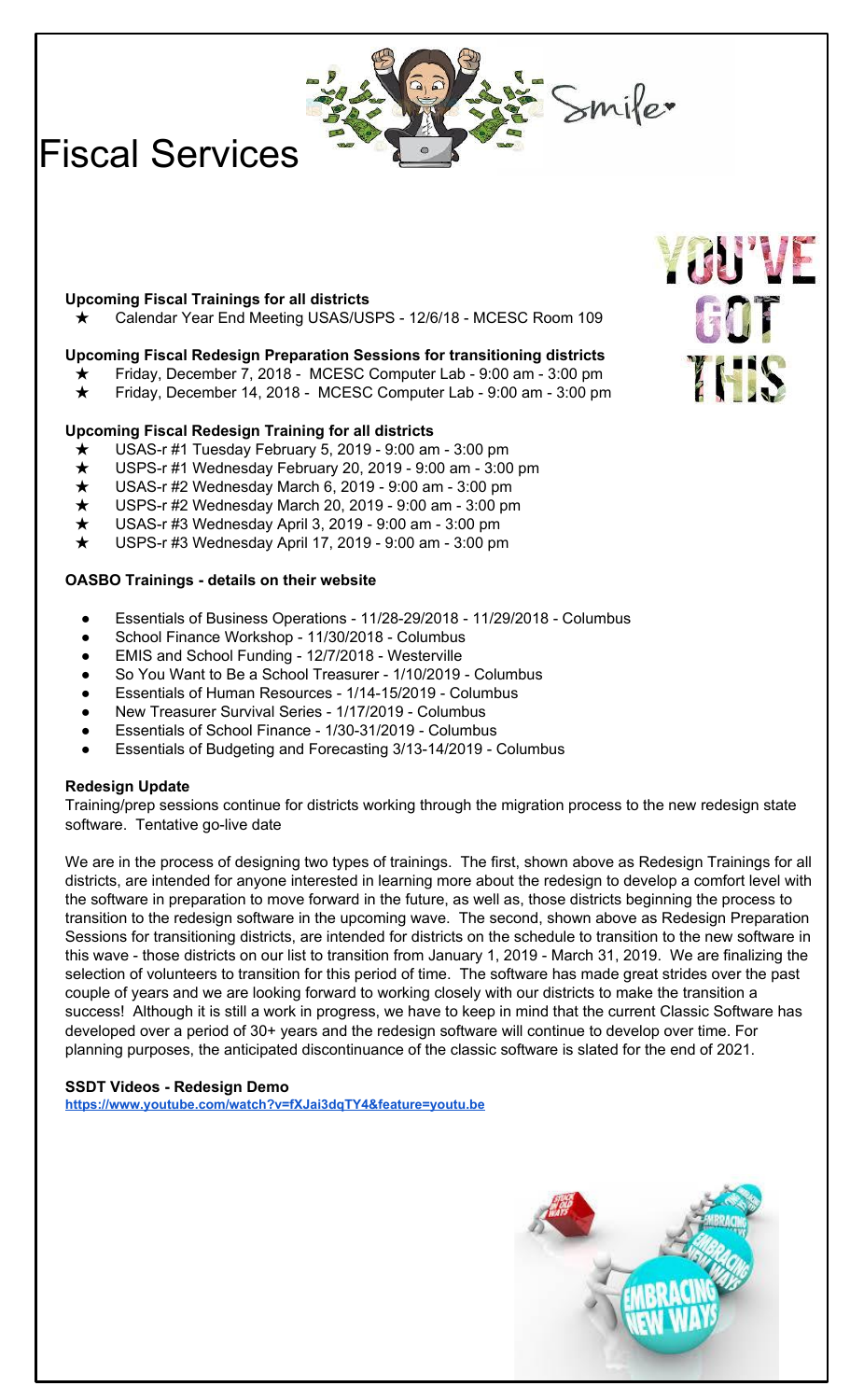# **STUDENT SERVICES**

#### **Need Help?**

If you are in need of assistance or have questions for our Student Services team, please make sure to send an email to [student@access-k12.org](mailto:student@access-k12.org). If this is an EMIS question, please email [emis@access-k12.org](mailto:emis@access-k12.org). We ask that you email the team (rather than an individual) to ensure the most timely response;

emailing an individual directly could delay our ability to assist you. **Please make sure to include as many details as possible** - the software in which you are working, school year, building, student name and ID, the specific screen on which you may be working, the exact error message you are receiving, step-by-step directions of your process, etc. Providing this information helps us help you!



#### **Google O-Auth**

If your district/building is using Google O-Auth for students to log in to ParentAccess, please make sure students know to log out of Google if using a public or shared computer. Using the "Log In With Google" option actually logs the student into their Google account on that machine. Logging out of ParentAccess only logs them out of that application, but not out of Google.



#### **SameGoal - IEPAnywhere Training**

We will be hosting two identical training opportunities for teachers and administrators. SameGoal will be here to review the IEPAnywhere software, recent updates, new forms, and answer questions. There will be two sessions as part of each training - the first for both teachers and administrators, and the second for administrators. Registration is required from the ACCESS website. You must log into our site (credentials for the ACCESS site are the same as for IEPAnywhere), go to the Calendar page, and click on the training for which you wish to register. Please share with district staff that may benefit from this training. *Attendees should bring their own device.*

#### **Monday, November 19, 2018**

Mahoning County Educational Service Center **9:00am - 10:30am** - IEPAnywhere training for Administrators and Teachers **10:45am - 12:00pm** - IEPAnywhere training for Administrators

#### **Tuesday, December 11, 2018**

Mahoning County Educational Service Center **9:00am - 10:30am** - IEPAnywhere training for Administrators and Teachers **10:45am - 12:00pm** - IEPAnywhere training for Administrators

Please email student@access-k12.org with any questions you may have. We hope to see you there!



#### **Upcoming Student Absence Intervention Training**

An additional Student Absence Intervention training has been added to the ACCESS calendar. This refresher training will focus on how to create and update the absence intervention information for an individual student as well as reviewing the necessary components that are EMIS reportable. We will also go over uploading an optional Intervention letter which can be customizable to your district/building. If you plan to attend, registration is required from the ACCESS website.

**Tuesday, November 27, 2018**

Mahoning County Educational Service Center - Computer Lab **9:00am - 12:00pm**

#### **Getting Ready for the 2019-2020 School Year**

Now is the time building administrators should start thinking about the upcoming school year, any changes that may be needed, and the scheduling design in each building. School Year Initialization surveys will be sent out sometime in January. Take this opportunity to get a jump start on your planning and preparations.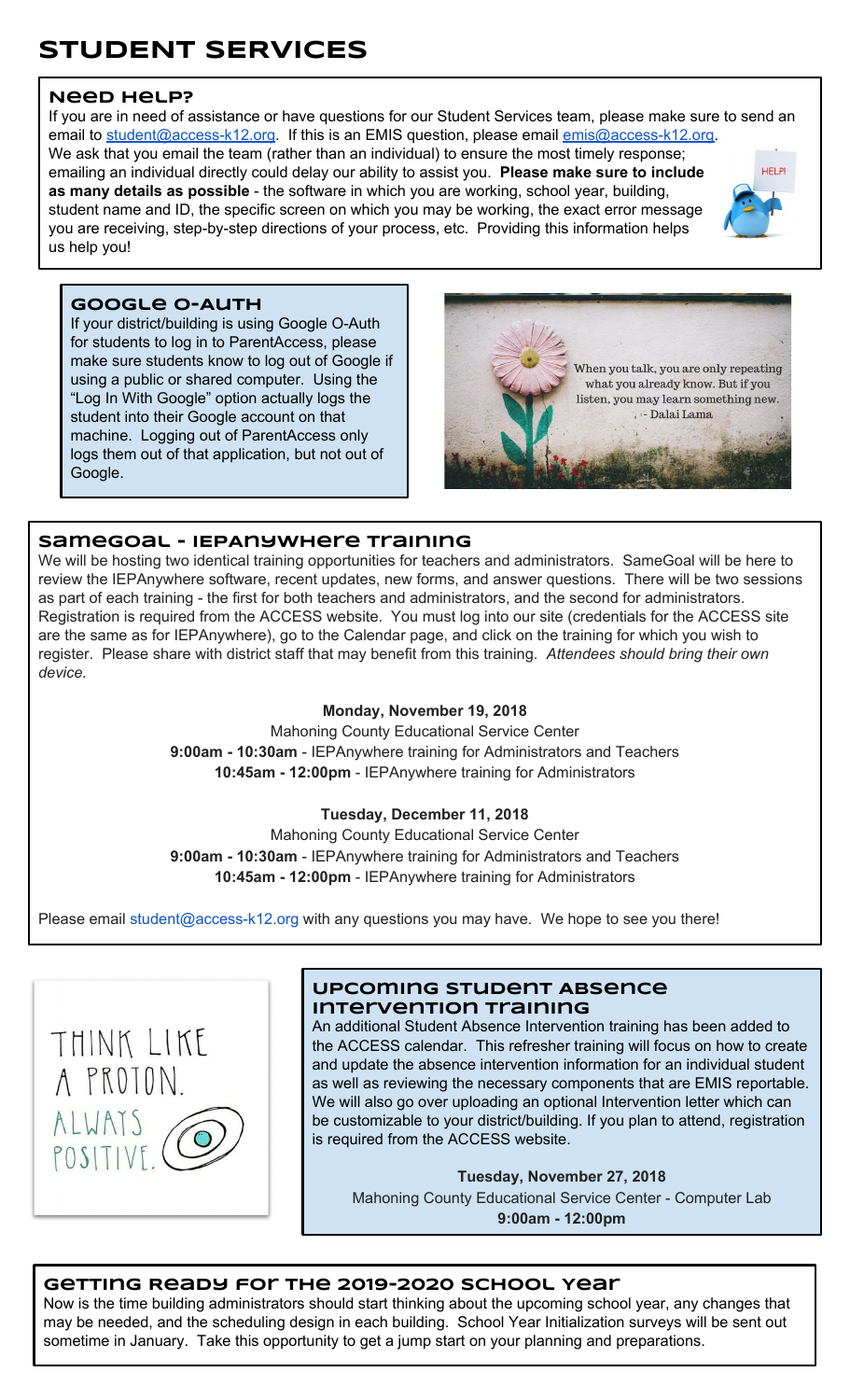# **Open EMIS Student Reporting Collections**

#### **FY19 Collections**

#### **Beginning of Year Student Collection (FY19)**

09/04/2018-12/20/2018

First collection of student data for all Traditional Districts, JVDs, ESCs, and State Supported Schools. Data reported is used for school funding, federal reporting and other ODE requirements.

#### **SOES Beginning of Year Student Collection (FY19)**

#### 07/25/2018-12/20/2018

This collection is required for all Community School and STEM district reporting of student data. Data reported is used for school funding, Federal reporting and other ODE requirements.

#### **Initial Staff and Course Collection (FY19)**

#### 10/02/2018-01/31/2019

This reporting collection is required for all EMIS reporting entities. The beginning of year staff includes staff employed anytime in FY19 and staff members who were employed as of the end of last school year but are no longer employed as of the beginning of this school year. Course master, student courses and other related data for the entire year is included in this reporting period. Many staff data elements reported during the Initial Staff and Course Collection appear on your Local Report Card.

#### **Calendar Collection – Final FY19**

10/02/2018-08/09/2019 This collection is required for calendar reporting for all entities.

#### **Summer OGT Assessment Collection FY19**

09/14/2018-11/30/2018 This collection is required for any entity that administered the Summer administration of the Ohio Graduation tests.

#### **Kindergarten Readiness Assessment Collection FY19**

09/28/2018-02/01/2019

This collection is required for any entity whose students were administered the Kindergarten Readiness Assessment.

#### **Fall Early Learning Assessment Collection FY19**

09/28/2018-01/25/2018

This collection is required for any entity that administered the Fall Early Learning Assessments.

#### **Summer and fall End of Course State Assessment Collection FY19**

09/14/2018-03/29/2019

This Collection is required for any entity that administered the summer or fall administration of the End of Course Assessments.

#### **Fall 3rd Grade ELA and Reading Collection FY19**

10/23/2018-03/01/2019

10/26/2018-02/01/2019

This collection is required for all Traditional Districts, Community Schools and STEM District Students and includes reporting of all FY19 3rd Grade ELA and Reading scores from the Fall Assessment.

#### **Fall DORP Assessment Collection FY19**

This collection is required for any Community School that administered the DORP Growth Assessment.

#### **Student Cross Reference FY19**

#### 07/06/2018-07/19/2019

All EMIS reporting entities are required to submit data. Updated student information (admission and withdraw) must be reported within 30 days to SCR.

#### **SOES Student Contact(s) FY19**

#### 8/3/2018-07/19/2019

This collection is required for all Community Schools and STEM districts. This collection allows the resident district, community school, and STEM district to see student name and contact information in relation to conflicts regarding the student.